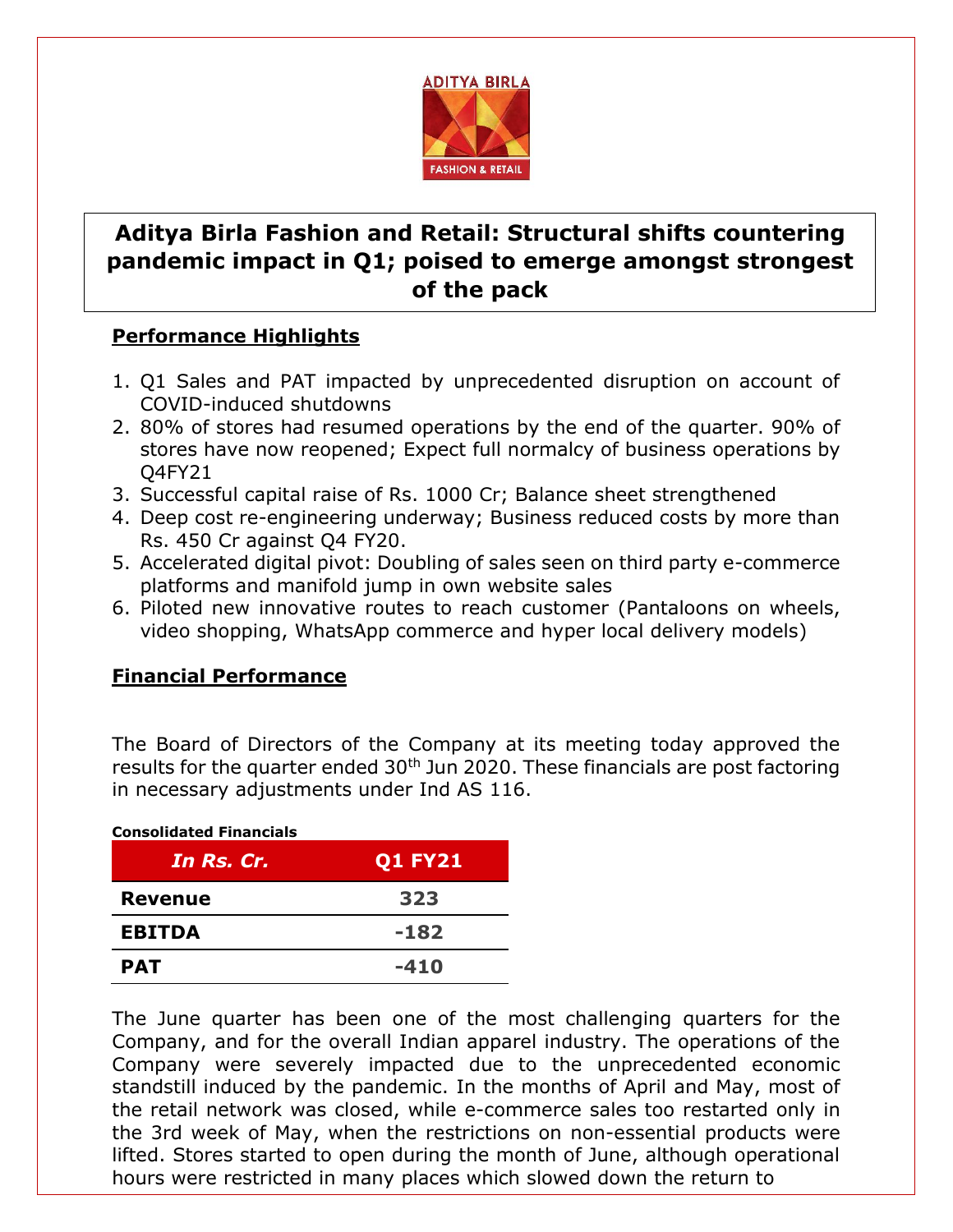normalcy. By the end of June, nearly 80% of our network had re-opened. The results of this quarter should be seen in the above context. In Q1 FY21, the sales of the Company were at Rs. 323 Cr.

As the pandemic struck, the Company embarked on a series of cost reduction initiatives. These include renegotiating rentals at stores, offices, and warehouses; cutting discretionary costs along with curtailing overhead expenses with a clear focus on productivity enhancement and efficiency improvement. These measures were topped up with comprehensive liquidity management through new financing facilities, inventory optimization and deep capex reduction. The Company managed to bring down costs by more than Rs. 450 Cr. over the previous quarter, on account of these measures. The results for this quarter capture a lot of these efforts on both the cost and cash front. The full impact of these measures will be seen in subsequent quarters. These efforts during the quarter limited the EBITDA loss for the period to Rs. 182 Cr., significantly cushioning the impact of the loss in sales. The focus on correcting the cost structure in line with the scale of business this year is an ongoing journey that shall relentlessly be pursued during the remainder of this year, enabling us to emerge out of this crisis stronger.

The Company displayed tremendous agility in serving its consumers by creating products that they truly needed during this period, including masks, work from home collections, and an all-new athleisure range. With the lockdown easing out, the Company has ensured that stores are opened with the highest safety and hygiene protocols, making shopping absolutely safe for both customers and employees. The Company also accelerated its digital transformation through a series of moves. Firstly, refreshing its brand websites to ramp up own e-commerce sales. Secondly, introducing omnichannel features such as video call sales, WhatsApp commerce, and buyonline-ship-from-store to leverage its distribution network. Thirdly, building huge scale through deeper partnerships with all the leading third party ecommerce players. The Company also piloted new routes to market such as Pantaloons on wheels, personalized catalogue through mailers, and hyperlocal models in this quarter, demonstrating its quest to serve its customers even during this crisis.

Furthermore, the Company plans to continue distribution expansion with its franchisee partners and also leverage the attractive real estate opportunities coming through during the crisis, in line with its strong conviction regarding the untapped potential of the fashion business in India.

The Company successfully completed its rights issue of Rs. 1000 Cr. by offering 9.05 Cr. shares at Rs. 110 per share. The issue evinced strong interest from promoters, large shareholders, and retail investors. The Company could mobilize Rs. 496 Cr. in the first tranche during the quarter. This fundraising will add significant strength to its balance sheet.

The Company is confident of consistent improvement in business performance over the next two quarters and expects to achieve full normalcy by Q4 FY21.